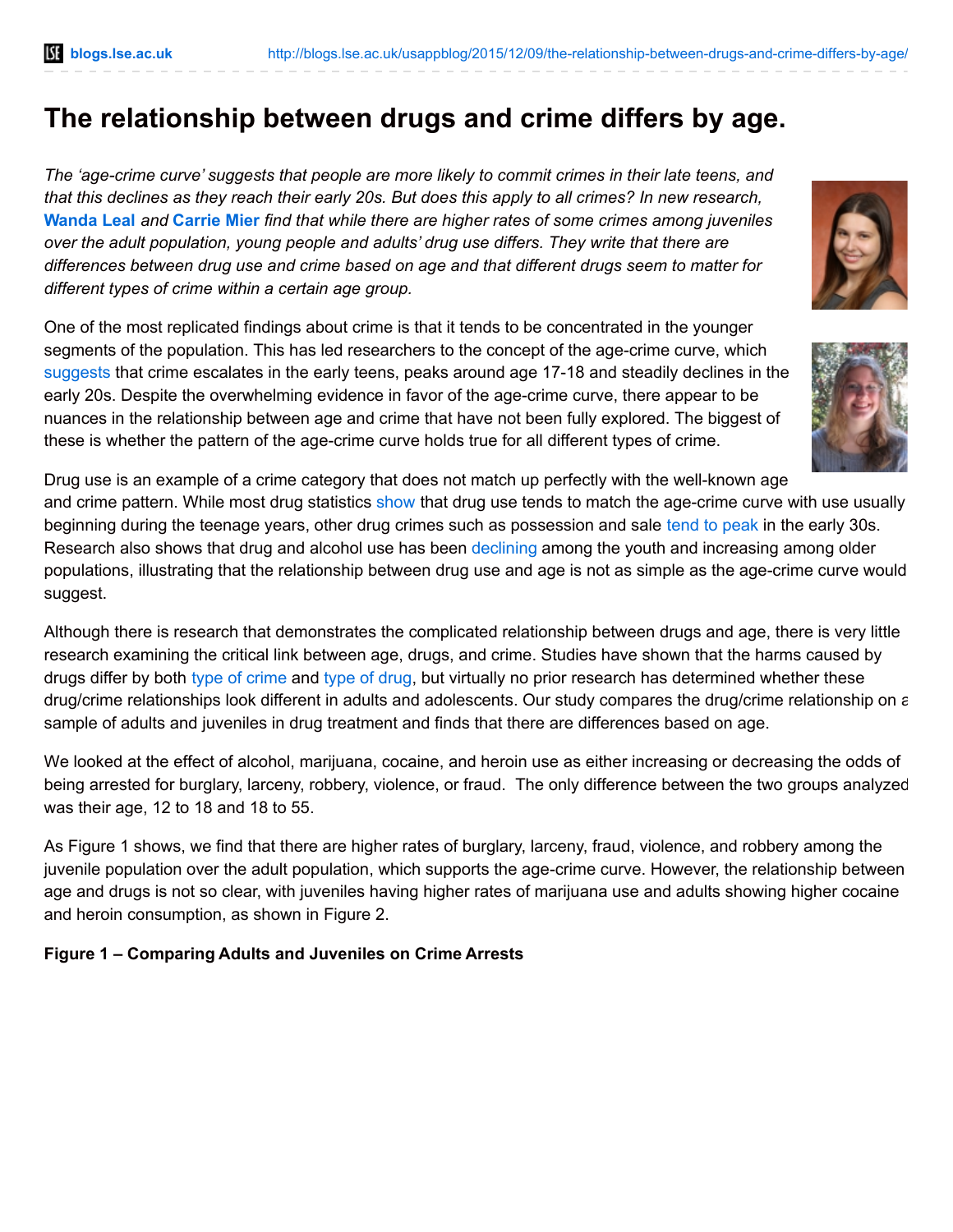

**Figure 2 – Comparing Adults and Juveniles on Drug Use**



Regression results showed that cocaine use increased the odds of arrest for burglary in both the adult and juvenile sample. None of the drugs measured affected the odds of arrest for larceny in the adolescent sample, but for adults alcohol decreased the odds of arrest, while cocaine and heroin increased the odds of arrest. The opposite is true for robbery, with no drug variables affecting the odds of arrest for adults, but alcohol, marijuana, and heroin use all increased the odds of arrest for juveniles. Alcohol increased the odds of a violent arrest for both adults and adolescents, while heroin decreased the odds just for juveniles. For fraud arrests, cocaine use increased the odds for adults, while alcohol increased odds for adolescents.

Our study shows some support for the age-crime curve, as juveniles were more involved with some drug use than adults, and were [significantly](http://www.bjs.gov/content/pub/pdf/aus9010.pdf) more involved with crime. More importantly though, our findings show that there are [differences](https://ncadd.org/about-addiction/alcohol-drugs-and-crime) between drug use and crime based on age and that different drugs seem to matter for different types of